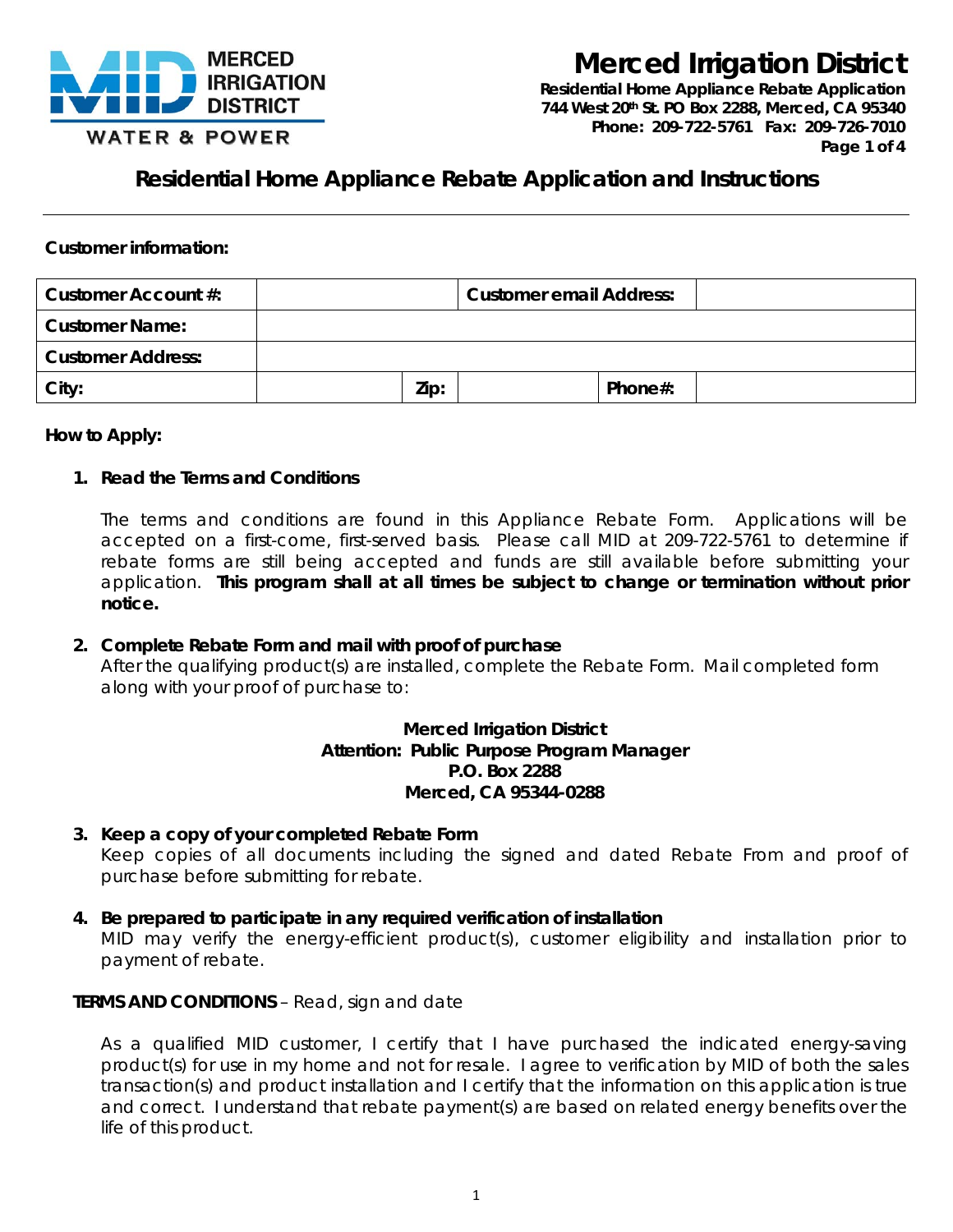

**Residential Home Appliance Rebate Application** *744 West 20th St. PO Box 2288, Merced, CA 95340 Phone: 209-722-5761 Fax: 209-726-7010 Page 2 of 4*

#### **I agree that:**

- 1. I must be a residential customer on a residential rate with an active meter serviced by MID. The product(s) I have installed shall be designated to reduce the energy consumption distributed to me by MID at the installation address above.
- 2. I understand the rebate offer is limited to residential customers for residential use. The energyefficient product(s) must be installed in a residential dwelling within MID's service area and must have been purchased within 12 months of the submittal of this application.
- 3. Resale products, products leased, rebuilt, rented, received from insurance claims, won as a prize or new parts installed in existing products do not qualify.
- 4. I understand that this signed and dated Rebate Form, all appropriate proof(s) of purchase, and other required documentation as referenced in this application must be sent to MID.
- 5. A rebate check for qualifying product(s) is generally mailed 6 to 8 weeks after MID receives and approves a completed application including all required documentation. Additional time may be necessary if an application is selected for verification.
- 6. I understand that the selection of qualifying product(s), manufacturer, dealer, supplier and/or installer and purchase, installation and ownership/maintenance of the qualifying product(s) referenced in this application are my sole responsibility. I understand that my manufacturer, dealer, supplier or installer of these products and measures is not an agent or representative of MID. I understand that MID makes no representation regarding manufacturers, dealers, contractors, materials or workmanship**. I ALSO UNDERSTAND THAT MID MAKES NO WARRANTY WHETHER EXPRESSED OR IMPLIED, INCLUDING WITHOUT LIMITATION THE IMPLIED WARRANTIES OF MERCHANTABILITY AND FITNESS FOR ANY PARTICULAR PURPOSE, USE OR APPLICATION OF THE PRODUCTS OR MEASURES**. I agree that MID has no liability whatsoever concerning (1) the quality, safety and/or installation of the product(s) or measures, including their fitness for any purpose; (2) the estimated energy savings of the product(s) or measures; (3) the workmanship of any third parties, (4) the installation or use of the product(s) or measures including, but no limited to, effects on indoor pollutants; and any other matter with respect to the MID Home Appliance Rebate program. I waive any and all claims against MID, its directors, officers, employees, or agents arising out of activities conducted by or on behalf of MID in connection with my application for any rebate(s) under the MID Home Appliance Rebate Program.

I have read and understand the above terms and conditions. I certify that the information I have provided is true and correct and the product(s) and/or equipment for which I am requesting a rebate meets the requirements in this rebate form.

| <b>Customer Signature:</b> |  |
|----------------------------|--|
| Name:                      |  |
| Date:                      |  |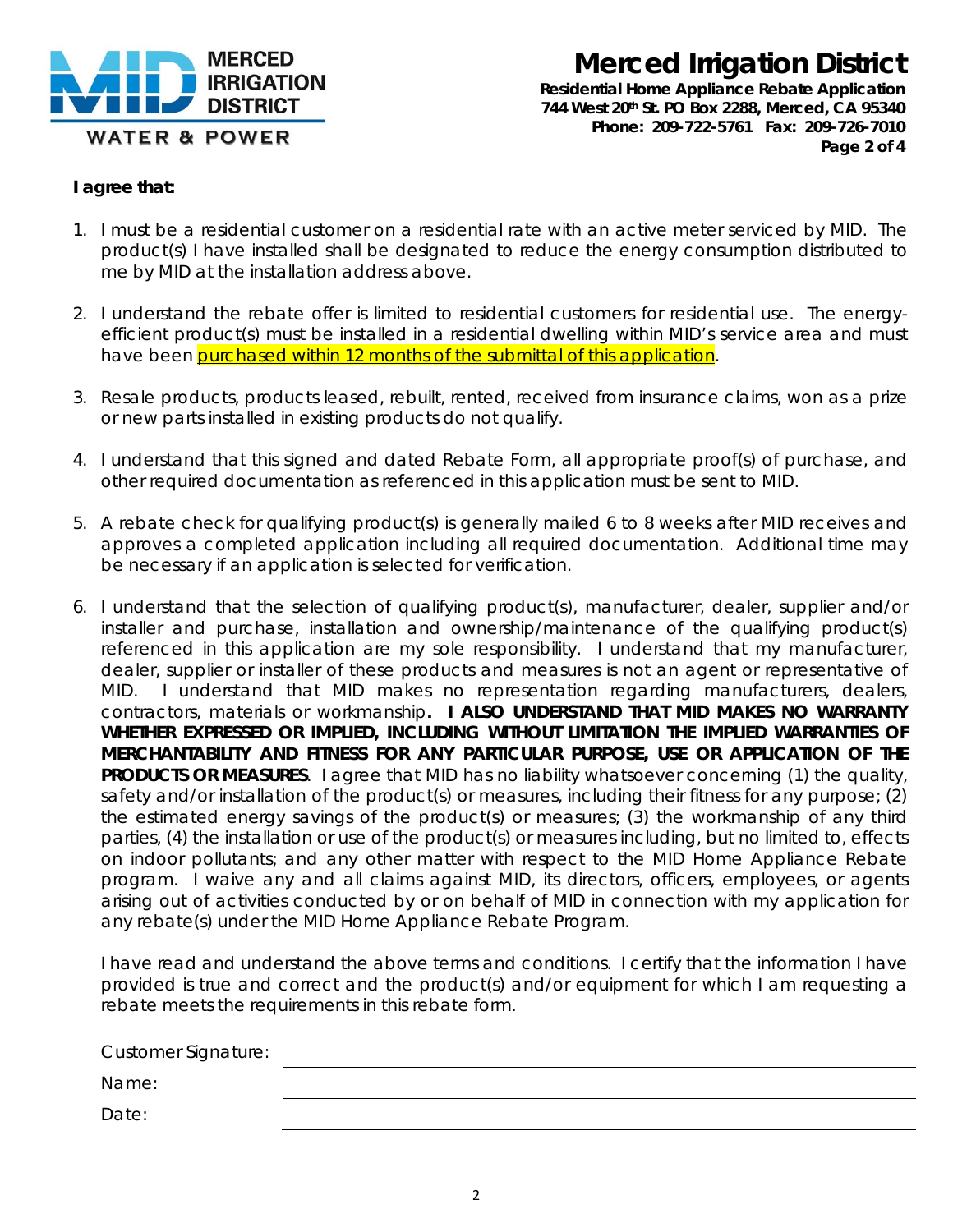

**Residential Home Appliance Rebate Application** *744 West 20th St. PO Box 2288, Merced, CA 95340 Phone: 209-722-5761 Fax: 209-726-7010 Page 3 of 4*

### **Residential Home Appliance Rebate Application and Instructions**

**All product(s) must be Energy Star® labeled to qualify for a rebate. Provide all information requested on this Rebate Form for all products purchased and installed. A list of qualifying appliances is available at [.energystar.gov/products.](http://www.energystar.gov/products)**

| <b>APPLIANCES</b>                             | <b>QUANTITY</b><br><b>PURCHASED</b><br>$\mathsf{A}$                                                 | <b>REBATE/UNIT</b><br>B                                                                                                            | <b>REBATE TOTAL</b><br>$= A \times B$ |
|-----------------------------------------------|-----------------------------------------------------------------------------------------------------|------------------------------------------------------------------------------------------------------------------------------------|---------------------------------------|
| Energy Star® Labeled<br>Refrigerator          |                                                                                                     | \$100/unit<br><b>Manufacturer Name</b>                                                                                             |                                       |
|                                               | Unit(s) $\frac{1}{\sqrt{2}}$                                                                        | Model No.                                                                                                                          | $\sim$                                |
|                                               |                                                                                                     | Purchase Date: _________________                                                                                                   |                                       |
| <b>ENERGY STAR</b>                            |                                                                                                     | Install Date: ____________________                                                                                                 |                                       |
| Energy Star® Labeled<br><b>Clothes Washer</b> |                                                                                                     | \$75/unit<br><b>Manufacturer Name</b>                                                                                              |                                       |
|                                               | Unit(s) $\frac{1}{\sqrt{1-\frac{1}{2}}\sqrt{1-\frac{1}{2}}\sqrt{1-\frac{1}{2}}\sqrt{1-\frac{1}{2}}$ | Model No.                                                                                                                          | \$                                    |
|                                               |                                                                                                     | Purchase Date: ________________                                                                                                    |                                       |
| <b>ENERGY STAR</b>                            |                                                                                                     | Install Date: ____________________                                                                                                 |                                       |
| Energy Star® Labeled<br><b>Dishwasher</b>     |                                                                                                     | \$75/unit<br><b>Manufacturer Name</b><br>the control of the control of the control of the control of the control of the control of |                                       |
|                                               | Unit(s) $\frac{1}{\sqrt{1-\frac{1}{2}}\sqrt{1-\frac{1}{2}}\left(\frac{1}{2}-\frac{1}{2}\right)}$    | Model No.                                                                                                                          | $\mathsf{\$}$                         |
| <b>ENERGY STAR</b>                            |                                                                                                     | Purchase Date: ________________                                                                                                    |                                       |
|                                               |                                                                                                     | Install Date: _____________________                                                                                                |                                       |